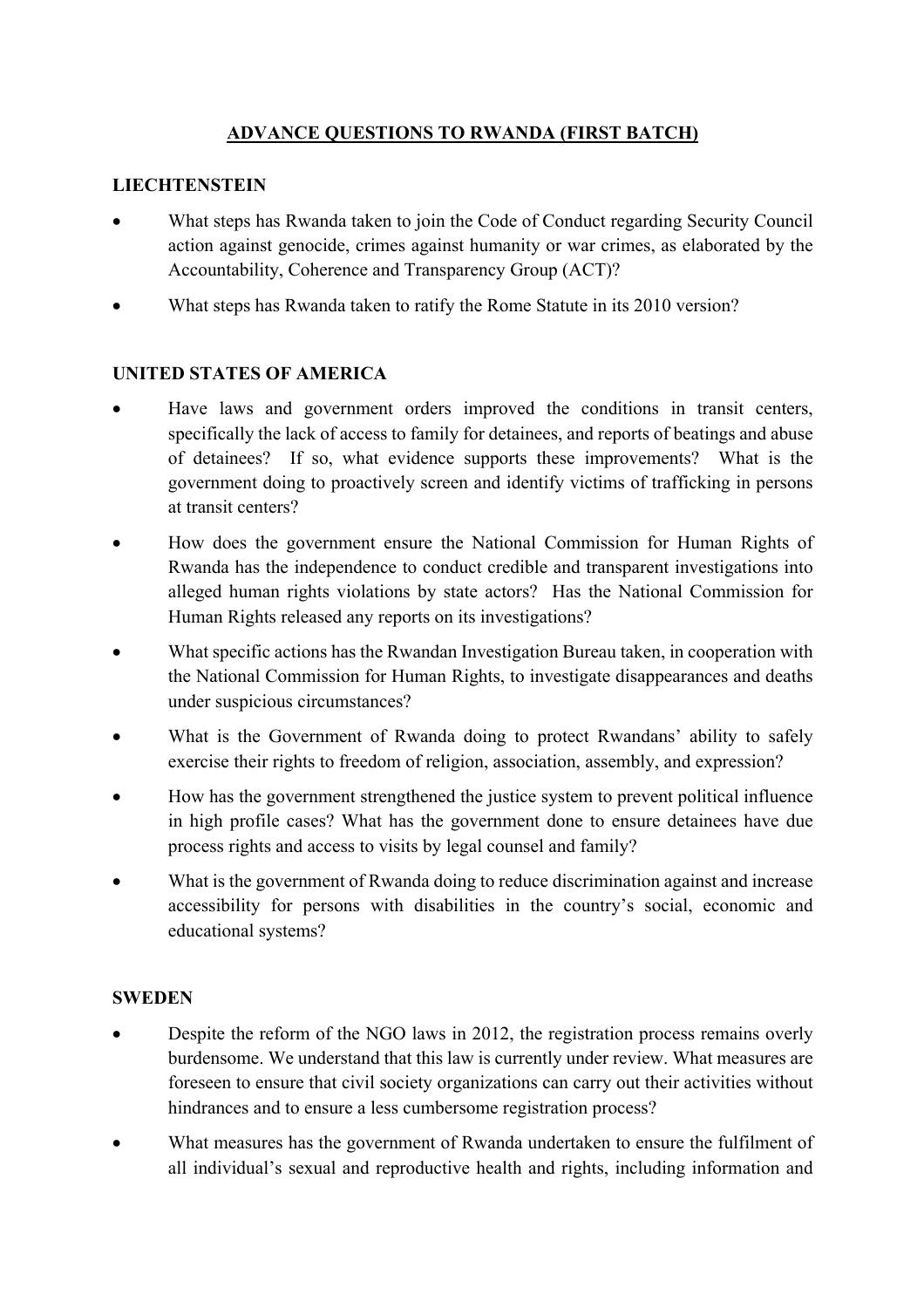access to modern methods of contraception and safe and legal abortions, and what further measures will be taken to protect women and girls from being reported and arrested or imprisoned for unsafe abortion?

We note that Rwanda has made progress in strengthening its legislation with the removal of some defamation offences from the revised Penal Code in 2018. What steps will be taken in order to continue the review of legal provisions unduly restricting freedom of expression and media freedom, and what measures will be taken to ensure the safety of journalists?

### **UNITED KINGDOM OF GREAT BRITAIN AND NORTHERN IRELAND**

- What progress has the Government of Rwanda made towards meeting its commitment made during its last Review, namely to ensure the National Commission for Human Rights establishes a National Preventative Mechanism in line with the Optional Protocol to the Convention against Torture?
- What steps is the Government of Rwanda taking to conduct credible, transparent and independent investigations into allegations of extrajudicial and summary executions, including steps informed by the Minnesota Protocol on the Investigation of Potentially Unlawful Death?
- In the context of media freedom, what provisions has the Government of Rwanda put in place to ensure compliance by all state authorities with information requests, in line with the Access to Information Law, and what further steps will the Government commit to taking?
- What steps is the Government of Rwanda taking to ensure access to justice for the poorest in its society, particularly those who are dispossessed, such as those evicted from their homes since November 2019, many of whom are yet to receive compensation?
- Will the Government bring its operations in the Gikondo transit centre in line with the provisions of recent legislation and Ministerial orders, investigate persistent allegations of human rights violations, including against minors and LGBT persons, and ensure those responsible are held to account?

### **BELGIUM**

• Depuis 2011, le Rwanda propose une invitation permanente à toutes les procédures spéciales thématiques du Haut-Commissariat. Le gouvernement du Rwanda, envisaget-il de répondre favorablement à la demande de visite de la part du Groupe de Travail sur les disparitions forcées ou involontaires? Le gouvernement du Rwanda envisage-til de ratifier la Convention pour la protection de toutes les personnes contre les disparitions forcées?